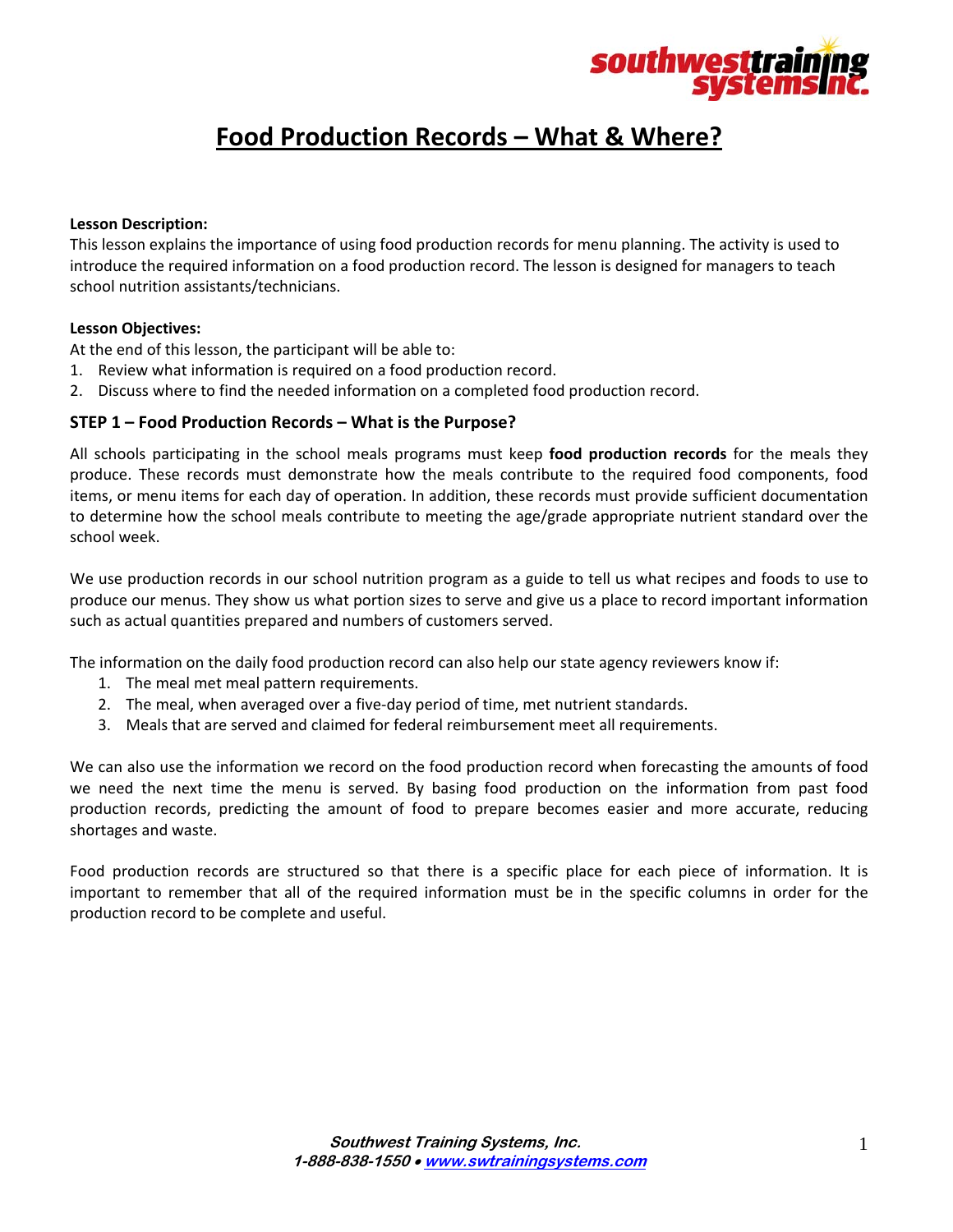

# **STEP 2 – Food Production Record Review (Use the one below and compare to one of your own)**

# Food-Based Production Record (Traditional or Enhanced)

Site\_Summitville Elementary Meal Date\_May 14

\*Portion Size: Must be same as planned. Use separate line if adjusted for age.<br>\*\*Amount of Food Used: Based on USDA Food Buying Guide or USDA recipe.

| Menu                                                     |                                |
|----------------------------------------------------------|--------------------------------|
| Salisbury Steak & WW Roll                                | 2 oz M/MA                      |
| or- Chicken Nuggets, BBQ Sauce                           | 1 serv G/B                     |
| Baked Potato -or- Fresh Veggies<br>Lowfat Ranch Dressing | 3/8 c VEG                      |
| <b>Cherry Cobbler</b>                                    | $1/2$ c FRUIT                  |
| Milk, Variety                                            | $1/2$ serv $G/B$<br>8 oz FL MK |

| <b>Food Item Used</b><br>and Form                                                                                                                      | <b>Recipe or</b><br><b>Product</b><br>(name or #) | <b>Person</b><br><b>Responsible</b>              | Grade<br><b>Group</b> | <b>Portion</b><br>$Size*$<br>$(*/wt./qty.)$               | <b>Student</b><br><b>Projected</b><br><b>Servings</b> | <b>Total</b><br>Projected<br><b>Servings</b> | <b>Amount of</b><br>Food<br>$Used**$                                              | <b>Student</b><br><b>Servings</b> | A La<br>Carte<br><b>Servings</b> | Adult<br><b>Servings</b> | <b>Leftovers</b>                                            |
|--------------------------------------------------------------------------------------------------------------------------------------------------------|---------------------------------------------------|--------------------------------------------------|-----------------------|-----------------------------------------------------------|-------------------------------------------------------|----------------------------------------------|-----------------------------------------------------------------------------------|-----------------------------------|----------------------------------|--------------------------|-------------------------------------------------------------|
|                                                                                                                                                        |                                                   |                                                  |                       |                                                           |                                                       |                                              | (lb. or<br>qty.)                                                                  | Actual                            |                                  |                          |                                                             |
| <b>Meat/Meat Alternate</b><br>Salisbury Steak<br>Chicken Nuggets                                                                                       | $D-23$<br><b>Brand X</b>                          | Sue<br>Yolanda                                   | K-6                   | 1 each<br>$5$ ea/4 oz                                     | 200<br>300                                            | 220<br>305                                   | 220 serv<br>$76 - 1/4$ lb                                                         | 195<br>290                        |                                  | 10<br>5                  | 15 serv<br>2.5 <sub>lb</sub>                                |
| <b>Vegetable/Fruit</b><br>Baked potato, 5 oz, 1/25<br>Carrot sticks, pre-cut<br>Broccoli flowers, pre-cut<br>Tomatoes, cherry, fresh<br>Cherry Cobbler | C <sub>6</sub>                                    | Akiko<br>Akiko<br>Akiko<br><b>Akiko</b><br>Akiko |                       | 1 each<br>1/8c<br>1/8c<br>1/8c<br>25 serv/pan<br>1 square | 300<br>250<br>250<br>250<br>500                       | 300<br>250<br>250<br>250<br>500              | 300 each<br>12.5 <sub>lb</sub><br>13 <sub>lb</sub><br>11 <sub>lb</sub><br>20 pans | 250<br>235<br>235<br>235<br>485   |                                  | 10<br>5<br>5<br>5<br>15  | 40 each<br>$\frac{1}{2}$ lb<br>$1/2$ lb<br>$\frac{1}{2}$ lb |
| <b>Grains/Breads</b><br>Whole-Wheat Roll                                                                                                               | <b>Brand X</b>                                    | Yolanda                                          |                       | 1 each                                                    | 200                                                   | 220                                          | 12 lb 6 oz                                                                        | 195                               |                                  | 10                       | 15 each                                                     |
| <b>Other: BBQ Sauce</b><br>Lowfat Ranch Dressing                                                                                                       | Brand Z<br><b>Brand Q</b>                         | Akiko<br>Akiko                                   |                       | portion<br>pack/1 ea<br>portion<br>pack/1 ea              | 300<br>300                                            | 305<br>350                                   | 305 each<br>350 each                                                              | 290<br>300                        |                                  | 5<br>10                  | 10 each<br>40 each                                          |

U. S. Department of Agriculture, Food Nutrition Service. (2008). A menu planner for healthy school meals ...to help you plan, prepare, serve, and market appealing meals (p.199). Retrieved September, 24, 2008, from http://www.fns.usda.gov/tn/Resources/menuplanner\_chapter7.pdf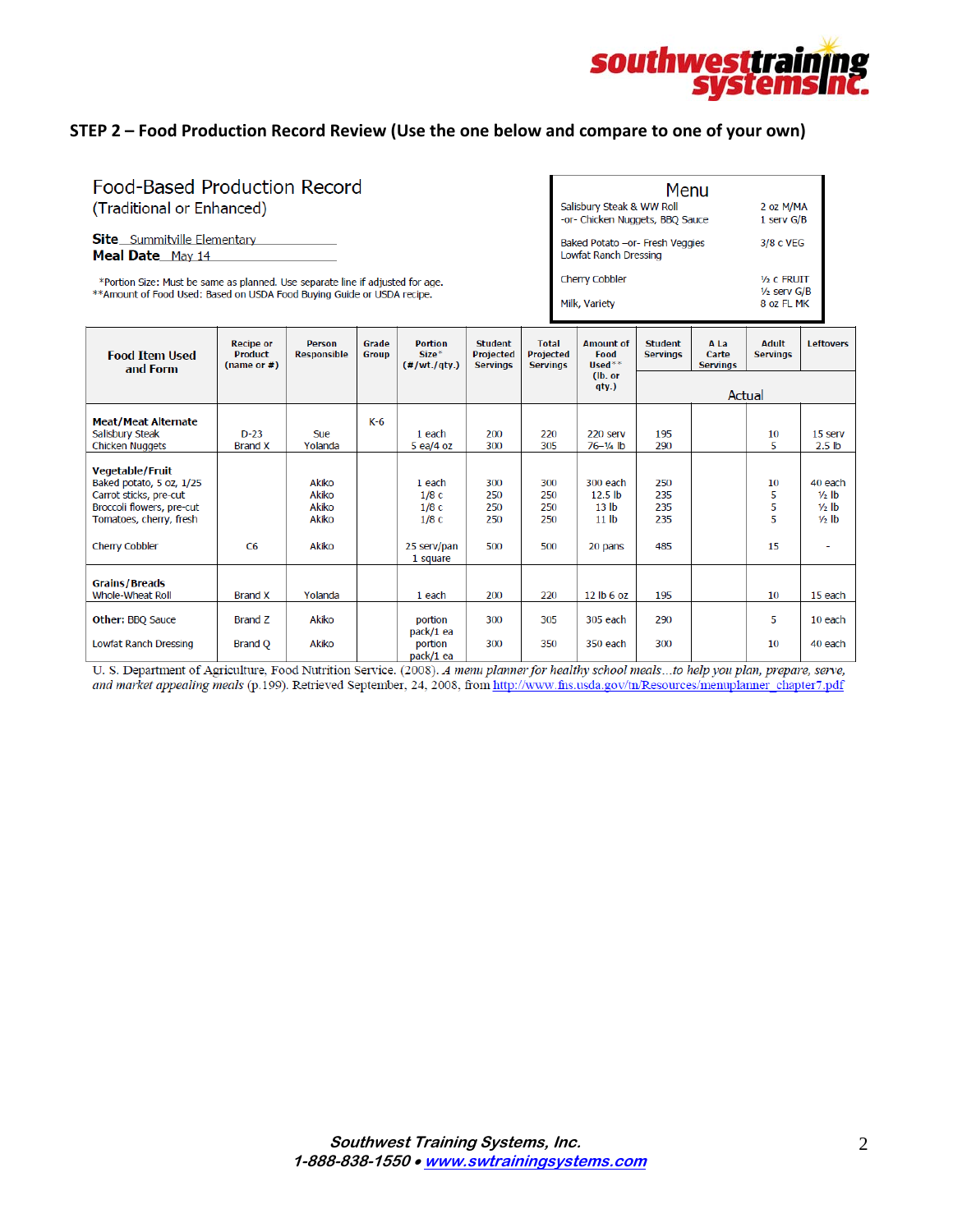

# **STEP 3 – What and Where??**

#### Use the **Production Record for Food‐Based Menu Planning in Step 2** to complete the exercise below.

Regardless of the type of menu planning option chosen, all food production records must include the following information.

- The left column (What) is the required information on a food production record.
- Identify the appropriate column heading (Where) the information required is located on the Food Production Record and fill in the space.
- What information is required to make a food production record complete?
- Where should specific information be recorded?

| <b>What</b><br><b>Information Required on</b><br><b>Food Production Records</b>                                                                                                                                                                             | Where<br><b>Column Heading Where</b><br><b>Information is Located</b> |
|-------------------------------------------------------------------------------------------------------------------------------------------------------------------------------------------------------------------------------------------------------------|-----------------------------------------------------------------------|
| Planned number of meals by age or grade group for students.                                                                                                                                                                                                 |                                                                       |
| Number of adult/other meals planned; planned number of portions<br>(servings) of each menu or food item to be served; include planned a<br>la carte sales in the planned portions.                                                                          |                                                                       |
| All planned menu items, including all choices, types of milk, desserts,<br>and substitutions; all condiments served as part of the reimbursable<br>meal, including gravy, butter, margarine, mayonnaise, relish, ketchup,<br>mustard, and salad dressing.   |                                                                       |
| Serving or portion sizes of each planned menu item or condiment for<br>each age or grade grouping; if menus are planned for more than one<br>age or grade group at one school building, clearly indicate portion<br>differences on food production records. |                                                                       |
| Total amount of food actually prepared for each food item or menu<br>item.                                                                                                                                                                                  |                                                                       |
| Amount of leftovers for each menu item.                                                                                                                                                                                                                     |                                                                       |
| Actual number of reimbursable meals served.<br>Indicate<br>this<br>information for each age or grade group.                                                                                                                                                 |                                                                       |
| Actual number of non-reimbursable meals (adult meals, second meals<br>served to students)                                                                                                                                                                   |                                                                       |

## **STEP 4 – Discussion**

**What can we do as "A Team" to be sure that Production Records are properly completed?**